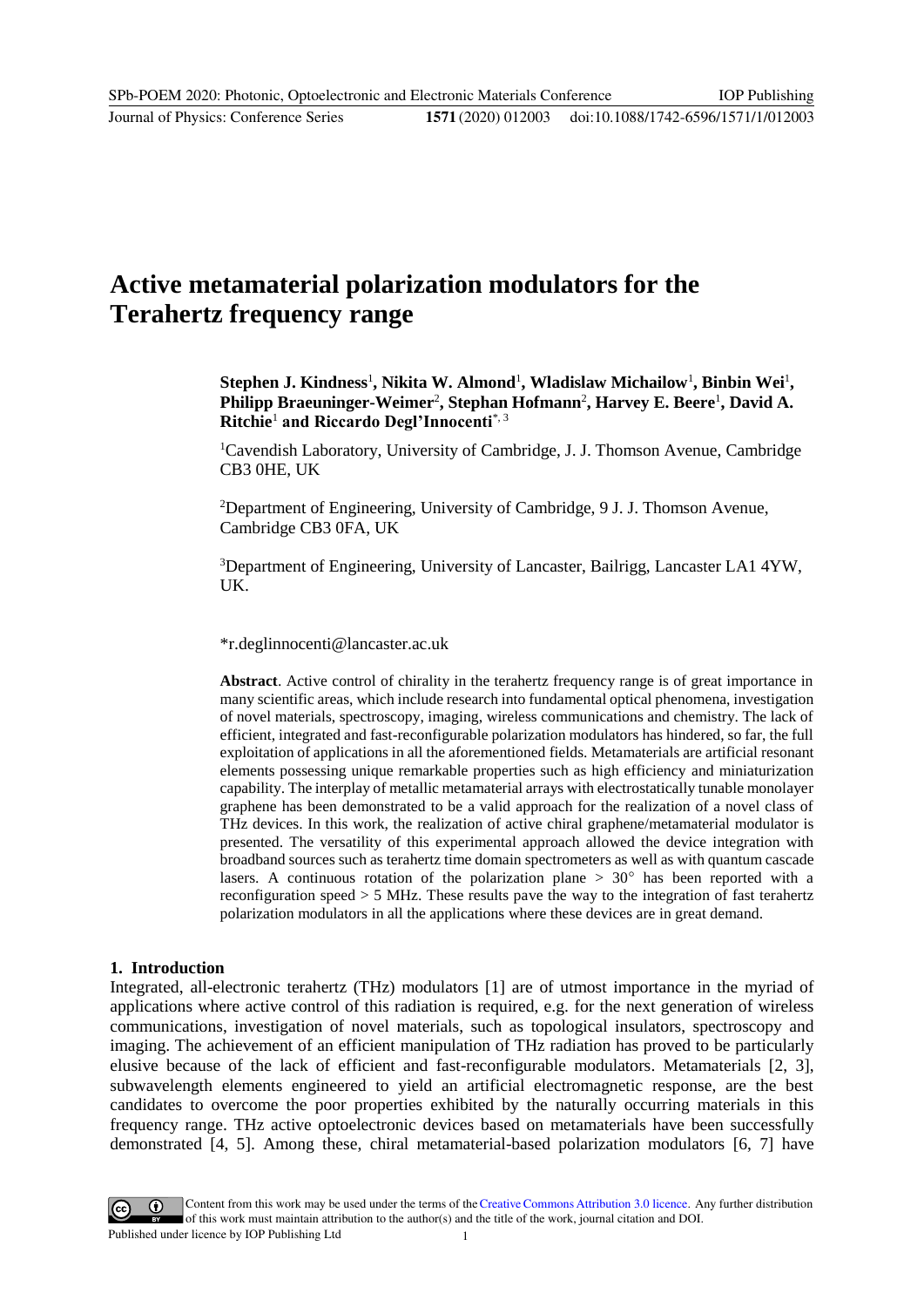| SPb-POEM 2020: Photonic, Optoelectronic and Electronic Materials Conference |                    | <b>IOP</b> Publishing               |
|-----------------------------------------------------------------------------|--------------------|-------------------------------------|
| Journal of Physics: Conference Series                                       | 1571 (2020) 012003 | doi:10.1088/1742-6596/1571/1/012003 |

attracted a great attention due to the unique importance of THz polarization control for chemistry, biology, and spectroscopic applications. In this work we present a chiral modulator architecture based on a metallic metasurface for the control of optical activity and circular dichroism. The devices were efficiently integrated with a terahertz time domain spectroscopic (THz-TDS) system and a powerful, narrow linewidth quantum cascade laser (QCL).

## **2. Design and Fabrication**

The metamaterial unit in the device was based on the coupling between a bright resonator and two dark resonators as showed in figure 1 a). The fundamental unit cell was replicated into a 1.7 mm<sup>2</sup> metamaterial array for efficient light coupling. The device was fabricated using standard optical and electron beam lithography followed by a Ti/Au (10/100 nm) thermal metallic evaporation to define the



**Figure 1**. Scanning electron picture of a chiral unit cell (a); it is possible to distinguish the two graphene areas shunting the gaps in the dark resonators. Sketch of the array with the |E-field| norm at resonance (b). Numerical simulations of the  $E_{x,y}$  transmitted components and measured values, (c) and (d) respectively, for different graphene conductivities/back gate voltages.

array and the bonding pads on a  $SiO_2/Si$  (300 nm/500 µm) chip. The Si substrate was p-doped to allow electrostatic backgating of the sample. Monolayer graphene grown via chemical vapor deposition was transferred on top of the gold resonator arrays and then patterned into patches shunting the dark resonators. The dark resonators were variably damped by changing the graphene's conductivity, hence electrically acting on the coupling condition and modulating the transmitted polarization angle, as detailed in Ref. [6]. The orientation of these resonators is such that a radiating electric dipole orthogonal  $(E_{x})$  to the incident electric field  $(E_{y})$  polarization is induced, causing a rotation of the polarization angle of the transmitted radiation.

### **3. Numerical simulations and experimental results**

The single unit cell was investigated with the help of the finite element software Comsol Multiphysics, v5.3a; further details on the numerical simulations are reported in Ref. [6]. The calculated absolute value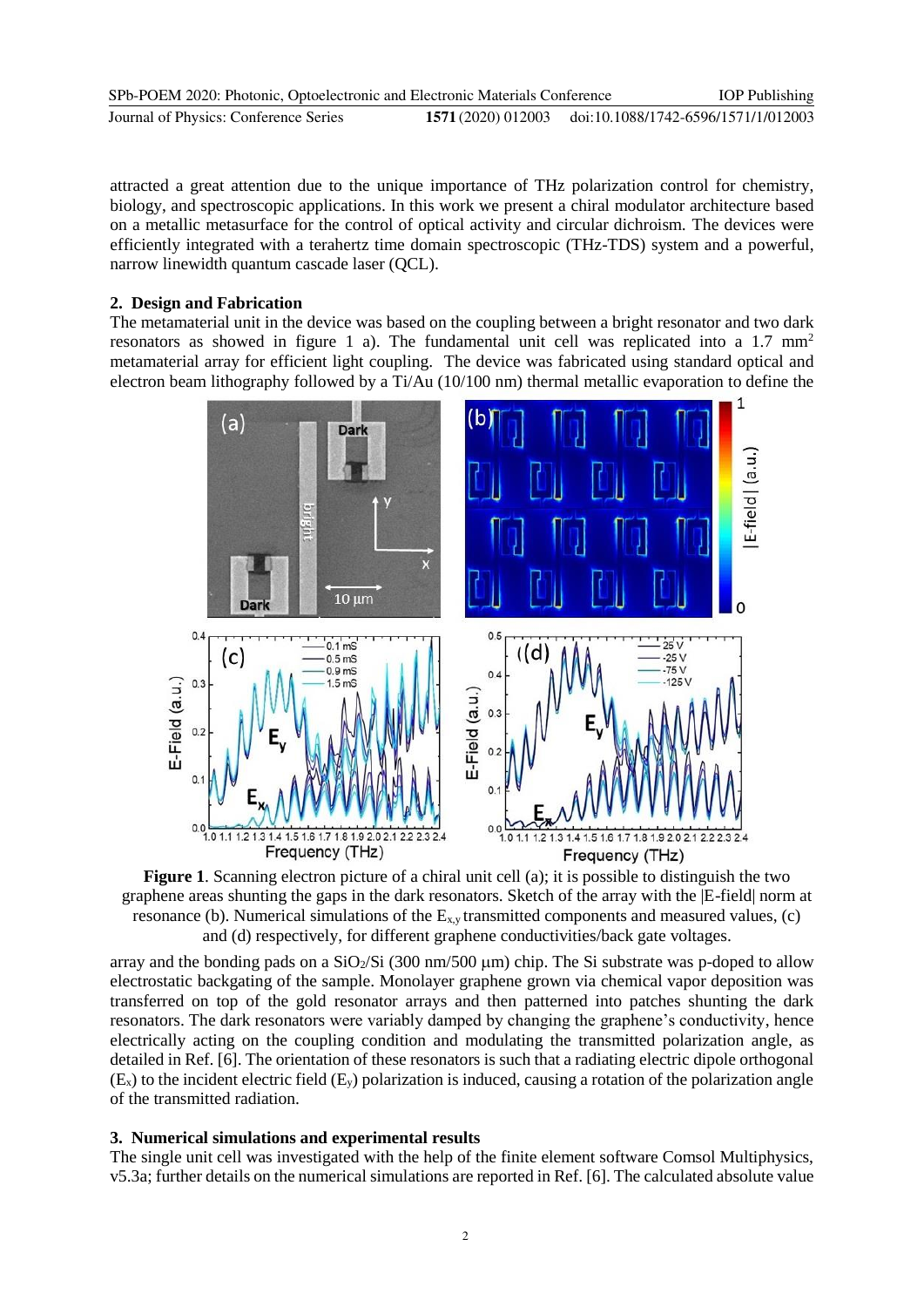| SPb-POEM 2020: Photonic, Optoelectronic and Electronic Materials Conference |                    | <b>IOP</b> Publishing               |
|-----------------------------------------------------------------------------|--------------------|-------------------------------------|
| Journal of Physics: Conference Series                                       | 1571 (2020) 012003 | doi:10.1088/1742-6596/1571/1/012003 |

of the electric field (|E-field|) mode distribution in the array is shown in figure 1 (b). The numerical results obtained for the transmitted E-field components  $E<sub>x</sub>$ , and  $E<sub>y</sub>$ , are presented in figure 1 (c) for different conductivity values. A broad resonance corresponding to a dip in the  $E_y$  component and a peak in the  $E_x$  component is observed at  $\sim$  1.7 THz. The polarization modulator was characterized with a fibercoupled THz time domain spectrometer set-up from Menlo systems, model Tera K15, modified to extract the transmitted electric field polarization components for different backgate voltages. The experimental results are presented in figure 1 (d) and show an excellent agreement with the numerical simulations of figure 1 (c). The graphene charge neutrality point was experimentally found at  $\sim$  +25 V. The back voltage range between -125 V and +25 V corresponded to a graphene conductivity range from 1.3 mS to 0.3 mS, respectively. Clear Fabry-Perot resonances, due to the reflections at the device boundaries, are observed in figure 1 (c) and (d). The effect of these resonances need to be considered when integrating the modulator device with narrow linewidth sources, such as QCLs. The polar plots showed in figure 2 were calculated from the acquired  $E_x$ ,  $E_y$  waveforms. A maximal continuous rotation of  $\sim$ 32 $\degree$  at 1.73 THz was measured for the polarization plane, with an ellipticity of 0.4, as defined in Ref. [6]. The corresponding polar plot is shown in figure 2 (a). Figure 2 (b) instead, calculated at 1.75 THz, presented a reduced ellipticity and a rotation angle of  $\sim 20^\circ$ . Interestingly in figure 2 (b) the ellipticity handedness changed from -0.15 to 0.15 when sweeping the voltage range. Finally, figure 2 (c) shows a modulation of the ellipticity of 0.5 with a minimal change of the polarization plane: an



**Figure 2**. Polar plots calculated from the experimental acquired waveforms at 1.73 THz (a), 1.75 THz (b), and 1.77 THz (c).

almost pure circular dichroism without optical activity. The chiral modulator was finally integrated in a cross-polarized apparatus having a QCL emitting at 1.9 THz as the source. In this configuration the device was operating as an amplitude modulator with a reconfiguration speed > 5 MHz. In conclusion, in this work a chiral modulator based on the interplay between graphene and a metamaterial array was presented. Depending of the experimental configuration, the features of the device consisted in the achievement of tunable optical activity, circular dichroism and, amplitude modulation with different THz sources. The high efficiency and versatility of this approach would help unlocking a myriad of applications in the THz range.

#### **References**

- [1] Degl'Innocenti R, Kindness S J, Beere H E, Ritchie D A 2018 *Nanophotonics* **7**(1) 127–144.
- [2] Chen H T, Taylor A J, Yu N 2016 *Rep. Prog. Phys.* **79** 076401.
- [3] Lee S, Baek S, Kim T‐T, Cho H, Lee S, Kang J‐H, Min B 2020 *Adv. Mater.* 2000250.
- [4] Kindness S J, Almond N W, Wei B, Wallis R, Michailow W, Kamboj V S, Braeuninger-Weimer P, Hofmann S, Beere H E, Ritchie D A, Degl'Innocenti R 2018 *Adv. Optical Mater.* **6** 1800570.
- [5] Kindness S J, Jessop D S, Wei B, Wallis R, Kamboj V S, Xiao L, Ren Y, Braeuninger-Weimer P, Aria A I, Hofmann S, Beere H E, Ritchie D A, Degl'Innocenti R 2017 *Sci. Rep*. **7** 1.
- [6] Kindness S J, Almond N W, Michailow W, Wei B, Jakob L A, Delfanazari K, Braeuninger-Weimer P, Hofmann S, Beere H E, Ritchie D A, Degl'Innocenti R 2019 *ACS Photonics* **6**